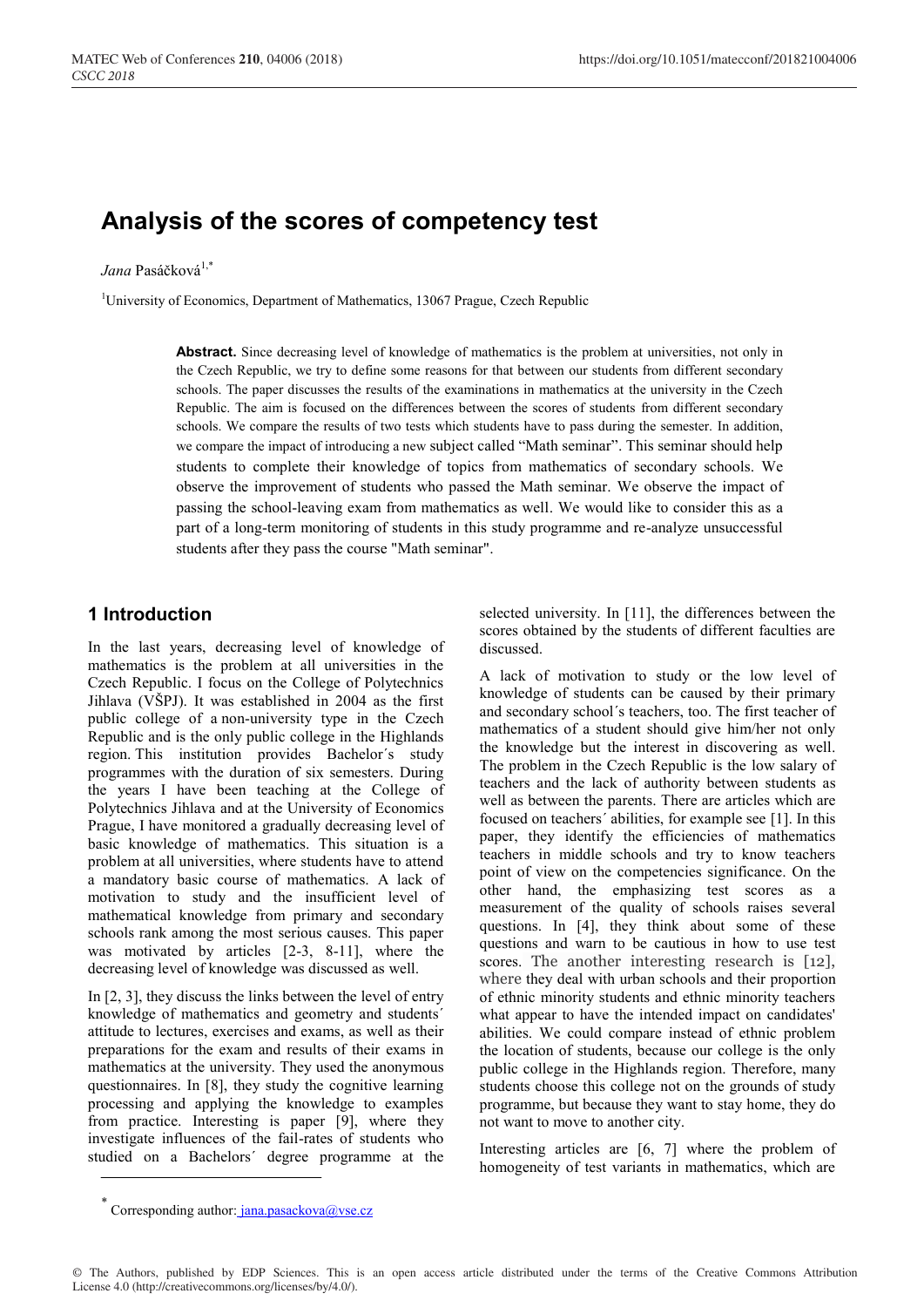used in admission process, is solved. The analysed data are the results of entrance examination in mathematics at our University of Economics in Prague. That could be another point of view for the continuation of this paper.

Between articles with the similar focus we can mention [5, 10]. In [5] the results show that the perceived study skills preparation concerning time management and learning skills does have a positive impact on college students' first year study behaviour and academic achievement. The results of [10] suggest that certain minimum levels of enrolment at primary and secondary level represent a necessary condition for the development of functioning higher education. Another relevant result of that analysis is that strong differences between educational institutions at secondary level may be detrimental for tertiary education quality.

I was wondering what the connection between the input knowledge of mathematics skills and types of secondary schools, from which the students apply to VŠPJ, was. I investigated this connection and other factors affecting the level of knowledge of mathematics through a questionnaire. I compared the scores from two tests which student had to pass during one semester. I focused on the type of the secondary school, on the passing the leaving-exam from the mathematics and on the possibility that the students had passed Math seminar yet.

I focused on students of the study programme "Travel and Tourism". Travel and Tourism is one of the two degree programmes within the programme of Economy and Management at the College of Polytechnics Jihlava. The main aim of the study is to provide students with a practically oriented bachelor education in the field of economy which can be used in various branches of tourism industry as well as in other activities.

Mathematics is an important subject of study basics of economic sectors. Therefore, students of the study programme have compulsory mathematics lessons in the first year. There is one-semester course of mathematics in the first semester. The course contains linear algebra and mathematical analysis, as you can see in the syllabus:

- Limits and their basic properties,
- Derivative (l´Hospital rule),
- Monotony of a function, local and global extreme values, concave and convex functions, inflection points,
- Matrix algebra, rank of a matrix, determinants,
- Systems of linear equations.

The emphasis is put on application. Students attend two hours of lectures and two hours of exercises a week. Graduates are able to work with functions of one real variable. Moreover, they become familiar with the basic linear algebra algorithms, which are important tools for

linear programming used for optimization of linear problems.

Mathematics is the most problematic subject of all subjects through the whole university studies. Successful completion of these courses requires significant knowledge of the mathematics from the secondary schools that not all students achieve. Since there are no entrance examinations all students have to pass a math competency test during the first two weeks in the first semester.

The article is divided into five sections. After the introduction, the following section gives the summary about the distribution of students. We divide them depending on the type of a secondary school and if they passed the school-leaving exam from mathematics. The third section presents the first test and gives an overview of the scores of the first test. In the fourth section we compare the results of the second test. And the last section is the conclusion.

## **2 Distribution of students**

In the first academic semester in 2017, the total amount of students of the study programme "Travel and Tourism" was 160. Almost all of them finished a secondary school this year or the last year. The exact numbers are shown in Table 1.

|  |  | Table 1. School-leaving exams. |  |
|--|--|--------------------------------|--|
|  |  |                                |  |

| the year of the finish of a |        |        |       |
|-----------------------------|--------|--------|-------|
| secondary school            | 2017   | 2016   | other |
| number of students          | 117    | 29     |       |
| percentage                  | $73\%$ | $18\%$ | $9\%$ |

Students came mostly from five types of secondary schools: school of economics, comprehensive school, hotel school, technical school and vocational school. Precise numbers of students are expressed in Table 2 and Graph 1. We can notice that the majority of students are from hotel schools, which is determined by the study programme.

**Table 2.** Type of schools.

| type                  | number of<br>students | percentage |
|-----------------------|-----------------------|------------|
| schools of economics  | 56                    | $35\%$     |
| hotel schools         | 74                    | 46 %       |
| technical schools     | 2                     | $1\%$      |
| vocational schools    | 14                    | 9%         |
| comprehensive schools | 12                    | $8\%$      |
| other                 | 2                     | $1\%$      |

**Graph 1.** Type of schools.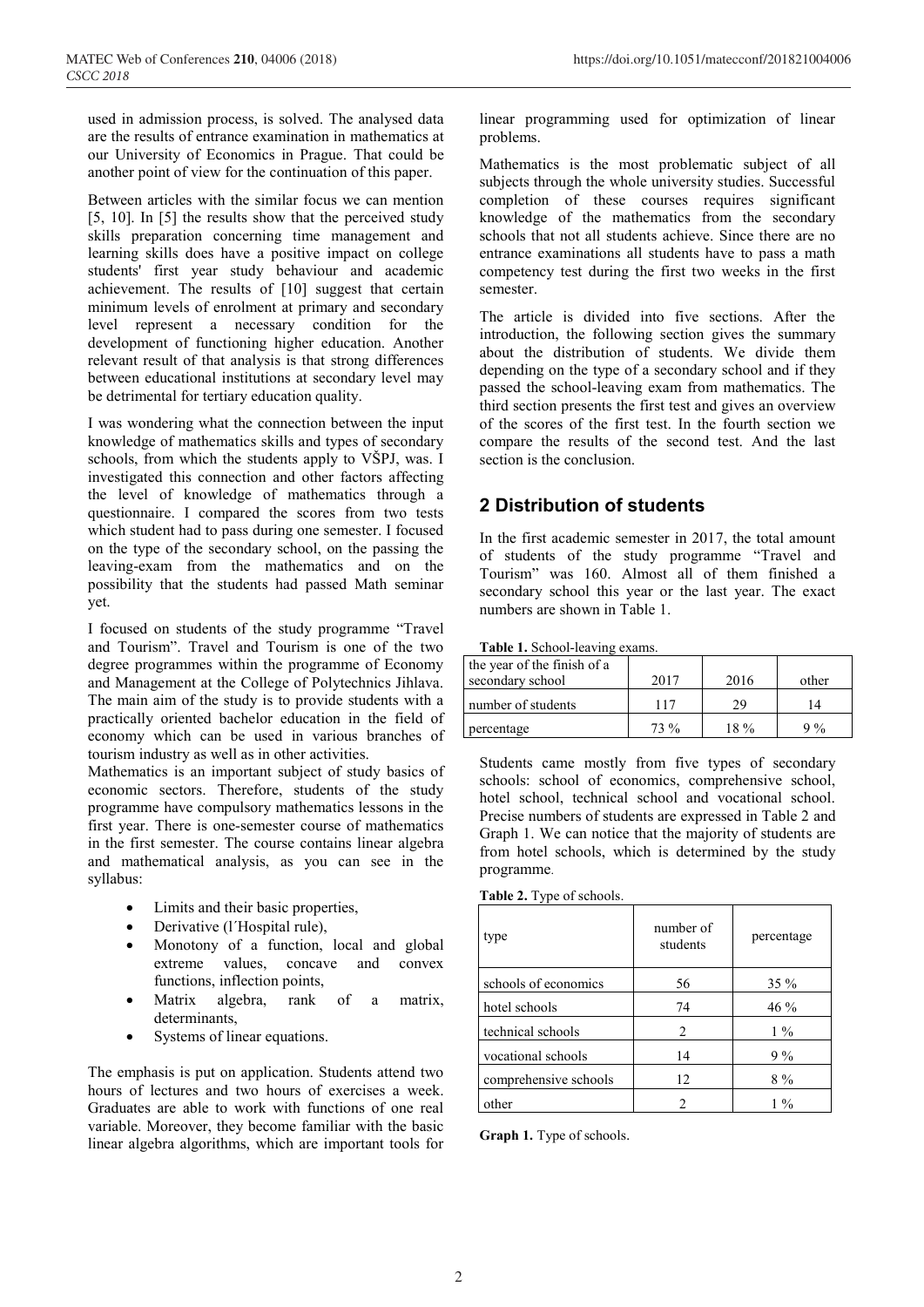

The total number of students who passed the schoolleaving exam from mathematics is 77, it was 48 % of all students. The numbers of students, who passed the leaving-exam from mathematics, depending on the different types of secondary schools we can see in the Table 3.

|  | Table 3. School-leaving exam. |  |
|--|-------------------------------|--|

| type                 | number of all<br>students | number of<br>students who<br>passed the<br>leaving-exam<br>from<br>mathematics |
|----------------------|---------------------------|--------------------------------------------------------------------------------|
| school of economics  | 56                        | 45                                                                             |
| hotel school         | 74                        | 11                                                                             |
| technical school     | 2                         |                                                                                |
| vocational school    | 14                        | 9                                                                              |
| comprehensive school | 12                        | 10                                                                             |
| other                | 2                         |                                                                                |

As you can see the majority of students from hotel schools did not pass the leaving-exam from the mathematics. That fact is influenced by the reality that at the hotel schools there are less lessons of mathematics than on other types of schools.

We consider the effect of the type of the secondary school and the influence of the school-leaving exam from mathematics on test results in Mathematics. We assumed that more successful students would be from comprehensive schools and the students who had passed the school-leaving exam from mathematics. This tendency has been confirmed just partially.

#### **3 Results of the first test**

Students wrote the test during the first two weeks in the semester. The exam was focused on repeating topics from secondary schools (properties of basic functions, equations and inequalities, editing expressions, etc.). Students had 60 minutes and the test consisted of 10 simply tasks and each task was marked 0 - 2 points. To pass the exam, it was necessary to obtain at least 11 points of the total 20. See the example of the test:

- 1) Find the domain of the function:  $f(x) = \frac{x-4}{2x+1}$  Chyba! Záložka není definována.
- 2) Solve the inequality: x
- 3) Simplify the expression:  $\left(\frac{1}{2}\right)$  $\frac{a}{a} - \frac{b}{b}$
- 4) Simplify the expression:  $\sqrt[3]{x\sqrt[2]{x}}$  :  $(\sqrt[3]{x^2})^4$
- 5) Is this function increasing?  $f: y = \log x$
- 6) Sketch the graph of the function:  $y = x^2 9$ .
- 7) Sketch the graph of the function:  $y = 5^x 1$ .
- 8) Sketch the graph of the function:  $y = \sin x 1$ .
- 
- 9) Solve the equation:  $\cos (x + \frac{\pi}{2}) = \frac{\sqrt{2}}{2}$ <br>10) Solve the equation:  $3^{x+1} 3^{x-1} = 72$

We assumed that more than 50 % of students would passed the test, but as we have had some experiences from previous semesters we knew that it would be less. During the previous semesters there were only about 15 % of students who were able to pass the test. I expected that the best results would have students from comprehensive schools and students who passed the school-leaving exams from mathematics. But the results were different.

Since, of course, the basics of secondary schools´ mathematics are needed for the continuing in other courses of mathematics, and to avoid the situation that the majority of the students did not pass the exam from Mathematics, and to avoid the reducing the intensity of the exam, there was a new subject called "Math seminar" introduced at VŠPJ. Students who do not pass this test are transferred into this seminar. During one semester, they will complete their knowledge of topics of secondary schools in this seminar. After that, they will attend the exam again and continue in the subject Mathematics another semester.

Thus, students who passed this seminar do not have to write this test. There were 35 students in this semester who have passed the seminar before.

The first test passed only 21 students from 125 students who had written the test. It means only 16,8 %. The highest score of the test was 19 points and the lowest was 0 which was the mode value as well. The arithmetic average was 5 points as well as the median value. You can see the frequency of the points in the Graph 2.

**Graph 2.** The frequency of the points from the first test.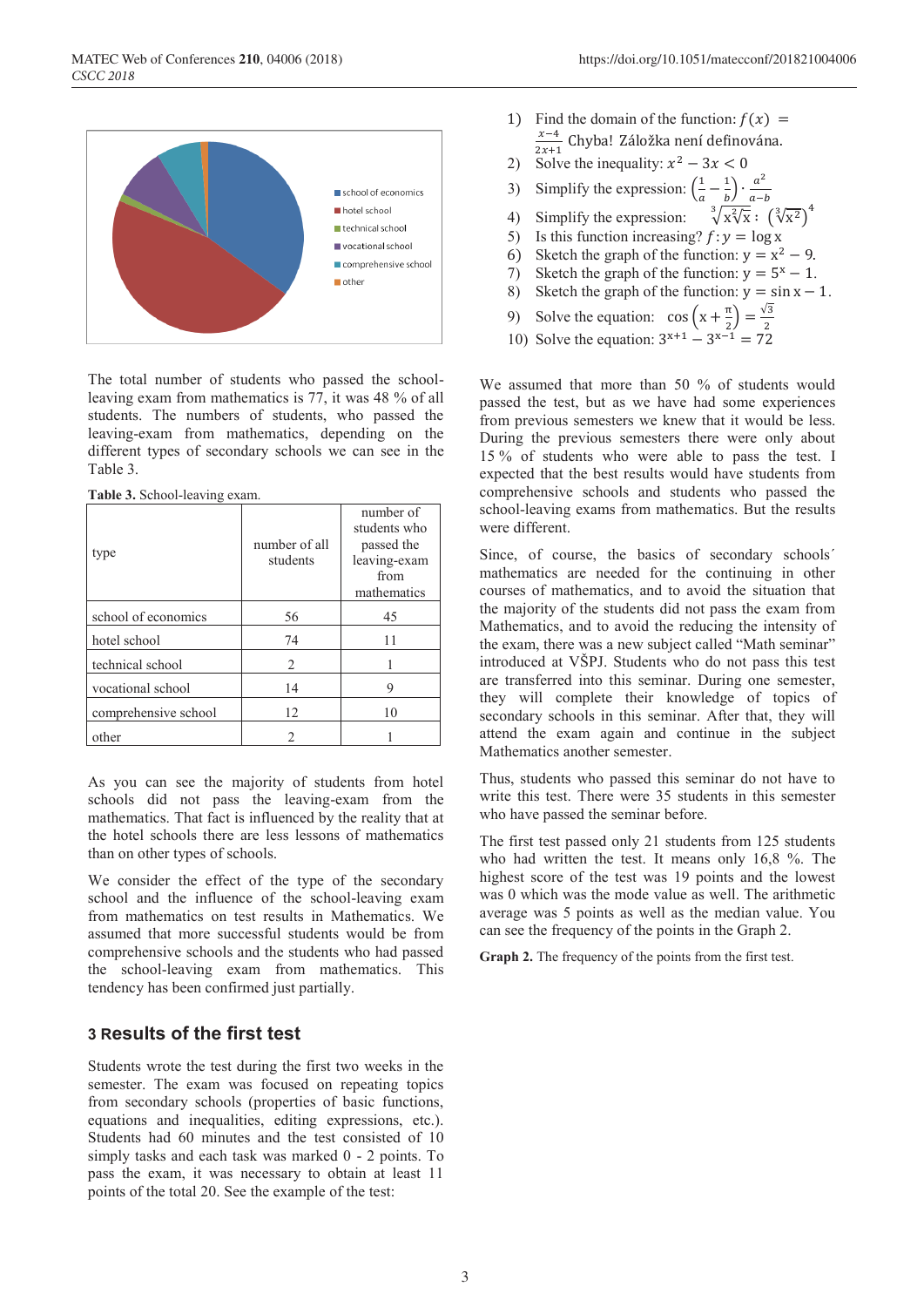

Table 4 shows the success depending on the date of the school-leaving exam. We can mention, although numbers of students are not too high, that students, who had passed the school-leaving exam this year, were not so successful as the "older" students.

**Table 4.** Test results.

| the year of the<br>school-leaving<br>exam | number of<br>all students | number of<br>successful<br>students | number of<br>students<br>from the<br>seminar |
|-------------------------------------------|---------------------------|-------------------------------------|----------------------------------------------|
| 2017                                      | 117                       | 16                                  |                                              |
| 2016                                      | 29                        |                                     | 21                                           |
| other                                     |                           |                                     |                                              |

Thus there were only 56 students who were able to continue this semester. If we compare numbers of successful students divided by the type of the secondary school, we obtain the following Table 5.

| Table 5. Test results depending on the type of schools. |  |
|---------------------------------------------------------|--|
|---------------------------------------------------------|--|

| type                    | number of<br>all students | number of<br>successful<br>students | number of<br>students<br>from the<br>seminar |
|-------------------------|---------------------------|-------------------------------------|----------------------------------------------|
| school of economics     | 56                        | 17                                  | 8                                            |
| hotel school            | 74                        |                                     | 24                                           |
| technical school        | 2                         |                                     |                                              |
| vocational school       | 14                        |                                     | 2                                            |
| comprehensive<br>school | 12.                       |                                     |                                              |
| other                   |                           |                                     |                                              |

In Graph 3, you can see the percentage of the successful students depending on the type of schools.

**Graph 3.** The percentage of the successful students.



If we drop technical schools because of the low number of students, we can notice that schools of economics have the highest success rate. Despite the expectations students of the comprehensive schools have very low success rate. It is possible that these students have chosen VŠPJ as a replacement option, because they did not pass an entrance exam at university which they had wanted and they decided to stay at a school close to home instead. This is also the explanation why the programme of the study is not often close to the programme of their secondary school or to their abilities. As you can see from the Table 5, nobody from the students of hotel schools passed the test. We can attribute it to the fact that students from hotel schools have had less lessons of mathematics than students from other schools.

#### **4 Results of the second test**

Students who passed the first test then at the end of the semester had to write the second test. The test consisted from 6 exercises with theoretical questions as well. The students had to gain more than 50 % of points to pass the test.

There were 29 successful students from the total number of 160 students and after the first test from the total number of 56 students. Thus, there was 18 % success rate. The success in the second test does not depend so much on the case if the student attended the seminar before or not, as you can see in the Table 6 and Graph 4 and Graph 5.

**Table 6.** Type of schools

|                         | number of all<br>students | number of<br>successful<br>students |  |
|-------------------------|---------------------------|-------------------------------------|--|
| students who passed the |                           |                                     |  |
| seminar                 |                           | 19 $(54\%$                          |  |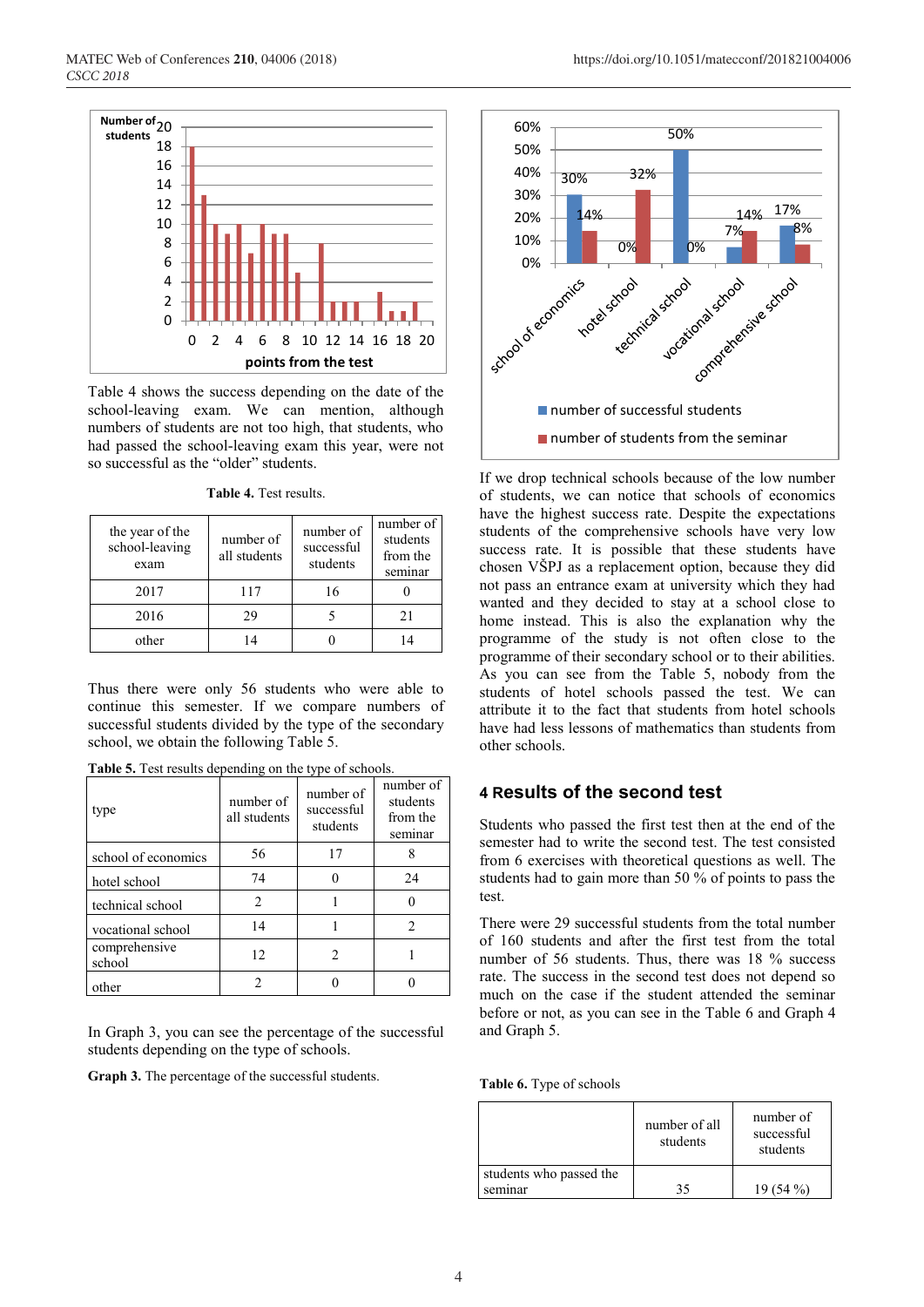| other | $8\%$<br>$\cdot$ |
|-------|------------------|
|       |                  |

**Graph 4.** The success of students who passed the seminar.



**Graph 5.** The success of students who did not pass the seminar.



In the Table 7 you can see how the success depends on the type of secondary school. There are not any big differences.

| <b>Table 7.</b> Test results depending on the type of schools. |                 |  |
|----------------------------------------------------------------|-----------------|--|
|                                                                | number of I nur |  |

| type                    | number<br>of all<br>students | number of<br>successful<br>students in<br>the first test | number of<br>successful<br>students in<br>the second |
|-------------------------|------------------------------|----------------------------------------------------------|------------------------------------------------------|
|                         |                              | or seminar                                               | test                                                 |
| school of economics     | 56                           | 25                                                       | 13                                                   |
| hotel school            | 74                           | 24                                                       | 12                                                   |
| technical school        | 2                            |                                                          |                                                      |
| vocational school       | 14                           | 3                                                        |                                                      |
| comprehensive<br>school | 12                           | ٦                                                        | 2                                                    |
| other                   |                              |                                                          |                                                      |

### **5 Conclusion**

After analysis of the exams, it can be stated that the knowledge from topics of primary and secondary schools is only superficial, often poorly fixed. Many students have problems with simple algebraic expressions some of them cannot even use fractions, or powers and roots.

I have to point out that there were the students who had passed the school-leaving exam from mathematics this year, but they gained only one point from the maximum twenty in the first test. It is apparent that students study a topic for the "test time" and then they forget it immediately. This means that they do not understand a topic, and they have a tendency to mechanical learning of isolated facts and sample tasks. They reproduce some methods without understanding.

The aim of this article was to analyze the type of secondary school and success of students of the study programme "Travel and Tourism". I can determine that more successful in the first test were students from schools of economics. On the other hand the success in the second test of the students does not depend on the type of the secondary school. I have found that the knowledge of mathematics of our students is almost on the same level without differences between the secondary schools. It could be explain that our incoming students were not focused on the mathematics during their studies therefore they chose this study programme. Students often think that they will not need mathematics in "Travel and Tourism" or in their life anyway.

We can state that more successful are students who passed the seminar, see Table 6. In addition, as you can see in Table 7, 50 % of the students from the hotel schools (who had passed the seminar) passed the second test. Thus, I can conclude that the seminar was very helpful for these students.

There is always decrease of students after the first semester of their studies, but students who really want to finish their studies are motivated to do more, so we can see the growth of students who have registered into the Math seminar. I would like to consider this as a part of a long-term monitoring of students in this study programme and re-analyze unsuccessful students after they pass the course "Math seminar".

Another direction of the analysis is to identify parameters that have the greatest influence on the success of a student (for example use Pearson´s Chisquare Test of independence) and use logistic regression model to build on the success of a student during the test.

### **Acknowledgements**

This paper was processed with contribution of long term institutional support of research activities by Faculty of Informatics and Statistics, University of Economics, Prague.

### **References**

- 1. Alnoor A.G., Yuanxiang G., Abudhuim F.S. Assessment Mathematics Teacher's Competencies., ERIC, 2007.
- 2. Boháč Z., Doležalová J., Kreml P. Selected aspects affecting study results in mathematics. In Proceedings of 14th Conference on Applied Mathematics, Bratislava, 2015.